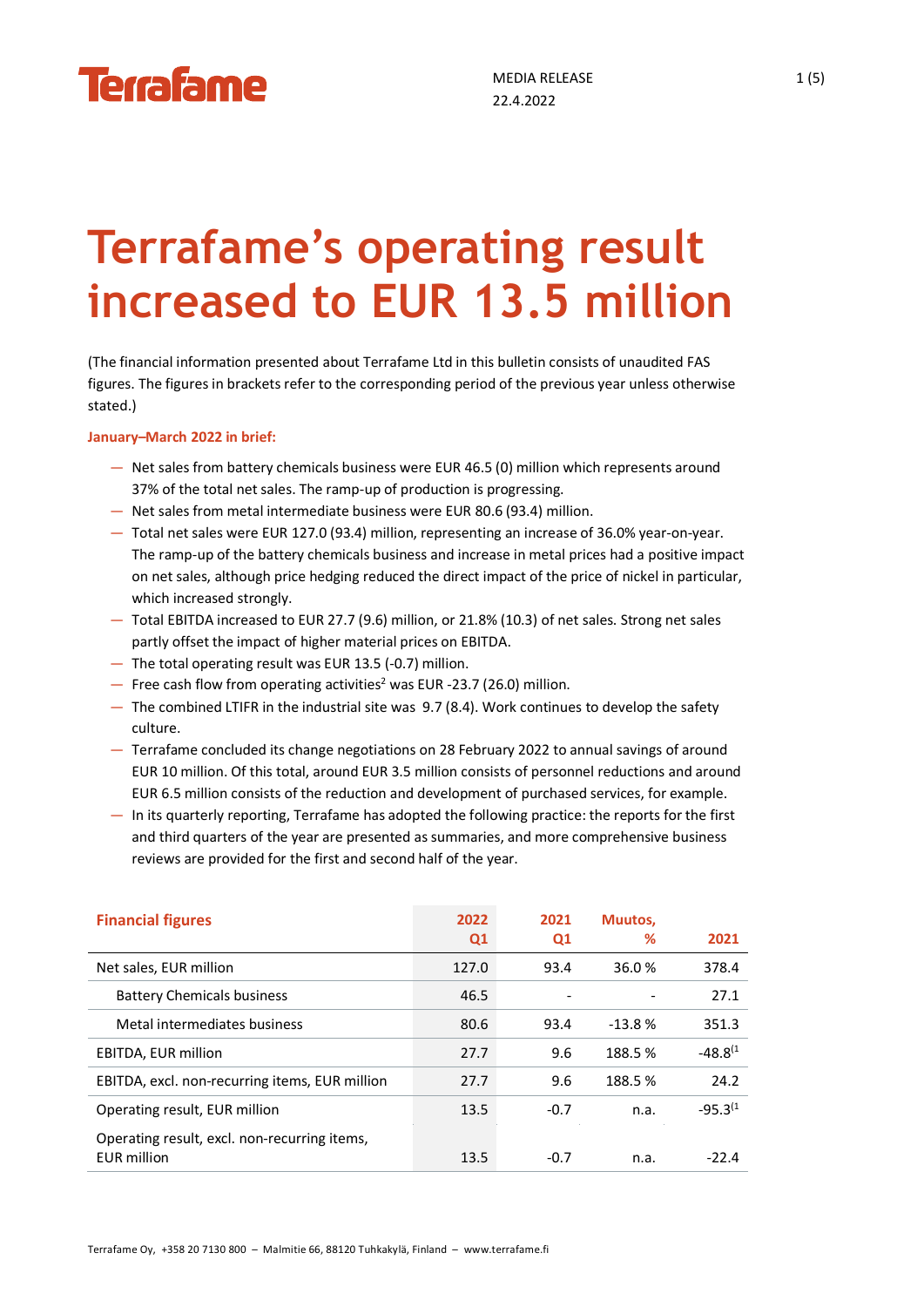## **Terrafame**

| Work in progress, EUR million             | 208.2   | 192.6   | 8.1%     | 204.0   |
|-------------------------------------------|---------|---------|----------|---------|
| Free cash flow, EUR million (2)           | $-23.7$ | $-26.0$ | n.a.     | $-43.2$ |
| Capital expenditure, total, EUR million   | 17.7    | 32.7    | $-45.9%$ | 117.9   |
| Sustaining capex, EUR million             | 12.4    | 10.4    | 18.9%    | 60.3    |
| Development and growth capex, EUR million | 5.3     | 22.3    | $-76.2%$ | 57.6    |
| Equity, EUR million                       | 306.9   | 475.6   | $-35.5%$ | 384.8   |
| Total assets, EUR million                 | 1,051.8 | 925.5   | 13.6 %   | 1006.7  |
| Own personnel, FTE                        | 827     | 863     | $-4.2%$  | 858     |
| Partner companies' personnel, FTE         | 633     | 1,085   | $-41.7%$ | 883     |
| Accident frequency rate, 12-month LTIFR1  | 9.7     | 8.4     | 15.5 %   | 8.9     |
| Own personnel                             | 7.1     | 6.6     | 7.6 %    | 5.5     |
| Partner companies' personnel              | 12.2    | 9.4     | 29.8 %   | 11.8    |

 $1)$  An increase in the environmental provision had a negative impact of EUR 72.9 million on EBITDA and the operating result in the fourth quarter of 2021.

 $2)$  Free cash flow from operating activities after sustaining capital expenditure = EBITDA - change in net working capital - sustaining capital expenditure

#### **Joni Lukkaroinen, CEO of Terrafame:**

"The global sales of electric cars continued to be strong in early 2022. In January–February 2022, a total of nearly 1.2 (0.6) million electric cars were sold worldwide, which represents an increase of around 90% year-on-year. In other words, the drivers of demand for electric cars remained strong and supported the ramp-up of Terrafame's battery chemical production.

In February, however, global market mechanisms changed, and geopolitical uncertainty increased significantly as Russia attacked Ukraine. In March there were abnormal movements in the nickel price and the LME price started delinking from wider fundamentals. The average market price of nickel in January-March 2022 was 27,951 (17,570) USD/t, which is 59% higher than in the corresponding period in the previous year. The average market price of nickel in the fourth quarter of 2021 was 19,821 USD/t. In early March, speculations caused by the Russian war raised the nickel price to abnormal level and the London Metal Exchange had to suspend trading on nickel for a week continued with a Disruption Event for another week. Since then the prices have come down somewhat but are still clearly higher than at the end of 2021. Market disruption event has also separated China's SHFE and LME nickel price quotations and there is at least a temporary disconnection between nickel sulphate premium (SPOT China) and the LME price. The price of the battery grade nickel sulphate, however, continued to increase in the first quarter, although at a more moderate pace than the underlying LME nickel price.

In addition to the price of nickel, which has a significant impact on Terrafame's net sales, the prices of energy and chemicals have been on the increase. Industrial companies have stopped making purchases in Russia, which has increased demand for alternative sources of supply. Higher demand has caused prices to increase. Terrafame also decided to stop making purchases in Russia after the war had begun.

Terrafame's net sales increased markedly, although price hedging reduced the direct impact of the price of nickel in particular, which increased strongly. Net sales from battery chemicals business operations,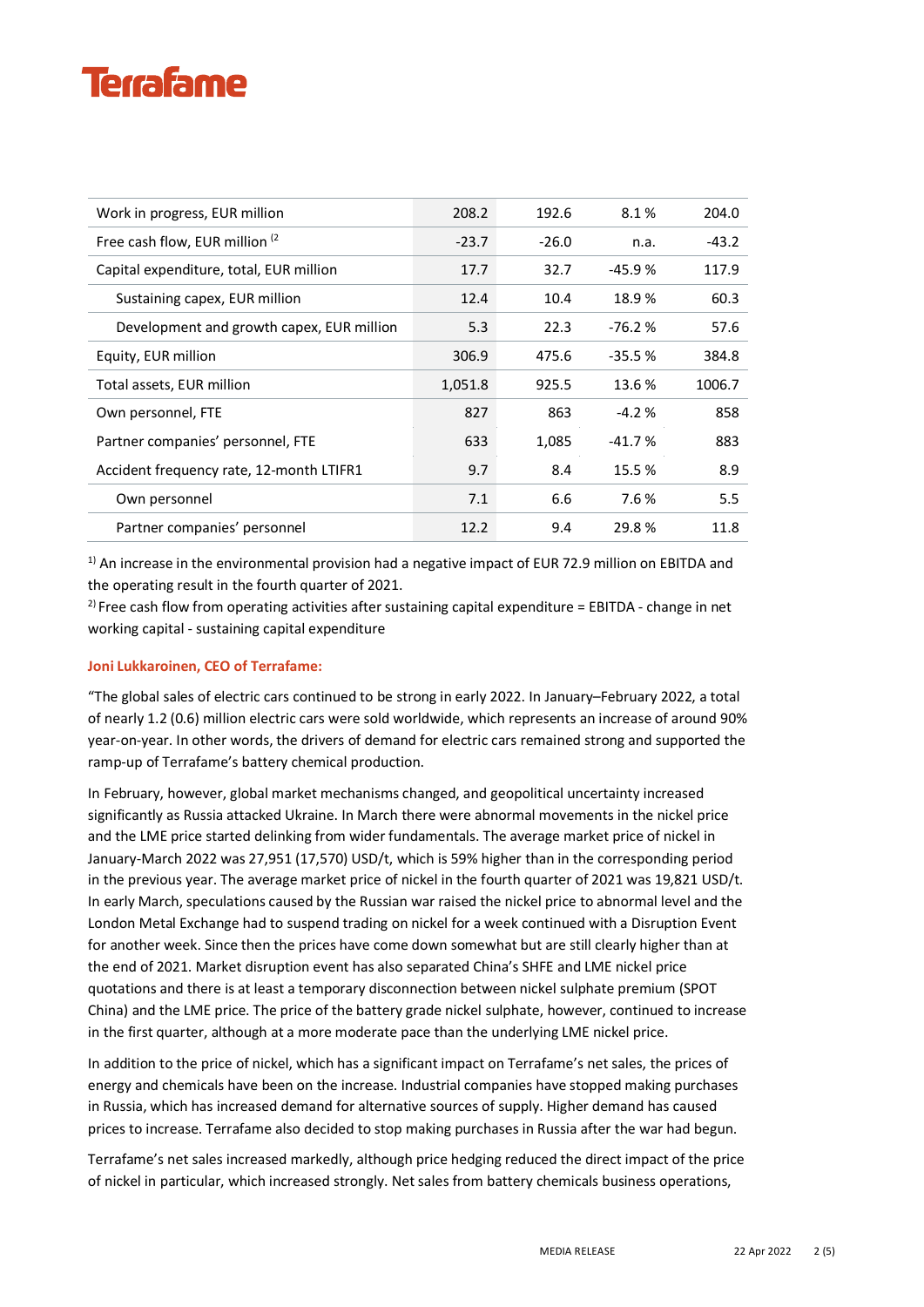

which are in the ramp-up phase, totalled EUR 46.5 (0) million during the first quarter of the year which represents around 37% of the total net sales. Net sales from metal intermediary business operations were EUR 80.6 (93.4) million. Total net sales were EUR 127.0 (93.4) million, representing an increase of 36% year-on-year.

Production costs increased as a result of higher energy and chemicals prices, which had a negative impact on the company's EBITDA. However, thanks to strong net sales, EBITDA grew significantly yearon-year, totalling EUR 27.7 (9.6) million or 21.8% (10.3%) of net sales. In the first quarter of 2021, profitability was burdened by production volumes being lower than expected at the beginning of the year, as well as by costs arising from preparations for the start-up of the battery chemicals plant.

The ramp-up of the battery chemicals plant continues as planned. Terrafame concluded its change negotiations on 28 February 2022 to annual savings of around EUR 10 million. Of this total, around EUR 3.5 million consists of personnel reductions and around EUR 6.5 million consists of the reduction and development of purchased services, for example. The development of the combined LTIFR in the industrial site was unsatisfactory and was 9.7 (8.4). We have started, in late 2020, a continuous improvement programme which further develops Terrafame's safety and management culture and production reliability. The safety performance is definitely at heart of the programme and we have a strong focus on improving the occupational safety."

### **Market environment**

#### **Electric vehicle and battery markets**

The global sales of electric vehicles continued to be strong. In January–February 2022, a total of nearly 1.2 (0.6) million electric cars were sold worldwide, which represents an increase of around 90% year-onyear.

China remains the largest market for electric cars. A total of around 0.7 million electric passenger cars and light commercial vehicles were sold in China in January–February 2022. Sales grew by 133% yearon-year, but were around 27% lower than in November–December 2021. Chinese New Year and the higher prices of certain electric car brands had a negative impact on sales. The sales of electric cars were also strong in the United States, Canada and Europe, compared with the corresponding period of 2021, but even in these markets, the beginning of 2022 was more modest than the strong end of 2021.

In February 2022, including all vehicle categories, the sales-weighted average pack size was 44.6 (42.1) kWh. The market share of NCM 811 batteries, which have a high nickel content, increased to around 17% in February 2022 (around 10 % in February 2021). The market share of NCM 622 batteries was around 23% in February 2022 (around 31% in February 2021). The market share of NCM 712 batteries remained at 6%.

#### **Nickel market**

The nickel price on the London Metal Exchange (LME) in the review period was clearly higher than in the corresponding period of 2021. In March there were abnormal movements in the nickel price and the LME price started delinking from wider fundamentals.

The average market price of nickel in January-March 2022 was 27,951 (17,570) USD/t, which is 59% higher than in the corresponding period in the previous year. The average market price of nickel in the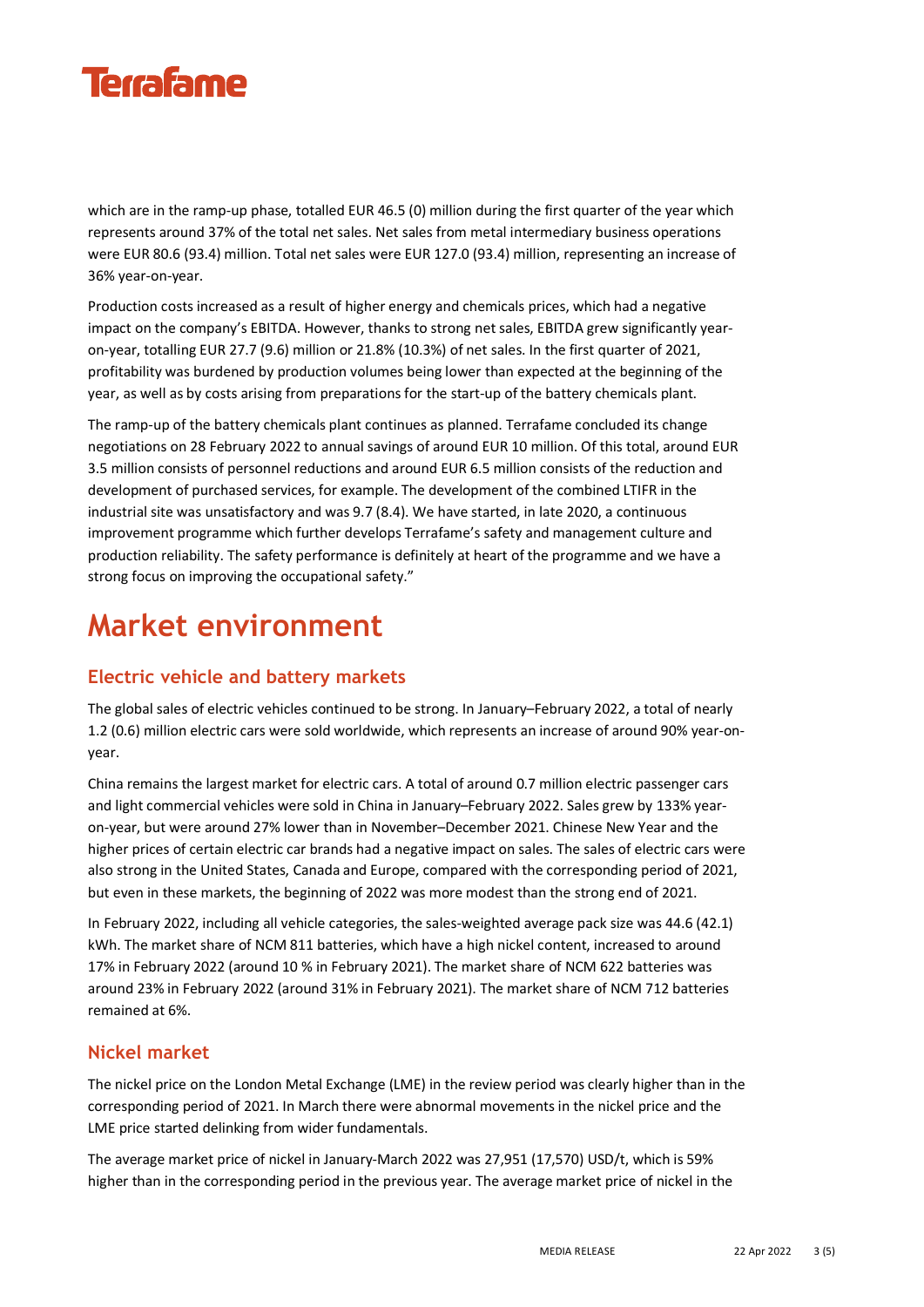

fourth quarter of 2021 was 19,821 USD/t. In early March, speculations caused by the Russian war raised the nickel price to abnormal level and the London Metal Exchange had to suspend trading on nickel for a week continued with a Disruption Event for another week. Since then the prices have come down somewhat but are still clearly higher than at the end of 2021. Market disruption event has also separated China's SHFE and LME nickel price quotations and there is at least a temporary disconnection between nickel sulphate premium (SPOT China) and the LME price. The price of the battery grade nickel sulphate, however, continued to increase in the first quarter, although at a more moderate pace than the underlying LME nickel price.

The total combined nickel stocks of the London Metal Exchange (LME) and the Shanghai Futures Exchange (SHFE) stood at 80,947 at the end of March 2022. The stock level decreased markedly compared with the end of March 2021 (269,874) as well as to the end of 2021 (106,313). Nickel stocks have been decreasing heavily since the second quareter of 2021. The stock level at the end of March 2022 corresponds to demand for around 1 (5) weeks.

### **Net sales and financial performance**

Net sales in the review period were EUR 127.0 (93.4) million, representing an increase of 36.0% year-onyear. The increase in metal prices had a positive impact on net sales, although price hedging reduced the direct impact of the price of nickel in particular, which increased strongly.

Net sales from battery chemicals business were EUR 46.5 (0) million which represents around 37% of the total net sales. The ramp-up of production is progressing. Net sales from metal intermediate business were EUR 80.6 (93.4) million.

Total EBITDA in the review period increased to EUR 27.7 (9.6) million, or 21.8% (10.3) of net sales. Strong net sales partly offset the impact of higher material prices on EBITDA.

The total operating result for the review period was EUR 13.5 (-0.7) million.

Terrafame concluded its change negotiations on 28 February 2022 to annual savings of around EUR 10 million. Of this total, around EUR 3.5 million consists of personnel reductions and around EUR 6.5 million consists of the reduction and development of purchased services, for example.

Free cash flow from operating activities\* was EUR -23.7 (-26.0) million.

\* Free cash flow from operating activities after sustaining capital expenditure = EBITDA – change in net working capital – sustaining capital expenditure

#### **Governance**

Terrafame's Annual General Meeting (AGM) was held on 17 March 2022. The AGM adopted the financial statements for 2021, decided on profit distribution in accordance with the Board of Directors' proposal and discharged the members of the Board and the CEO from liability.

The AGM confirmed the number of Board members as seven (7) and re-elected Lauri Ratia, Matti Hietanen, Tuomo Mäkelä, Jesus Fernandez, Emmanuel Henry, Riitta Mynttinen and Jyrki Vainionpää as members of the Board. Lauri Ratia was elected as Chair of the Board and Matti Hietanen as its Vice Chair.